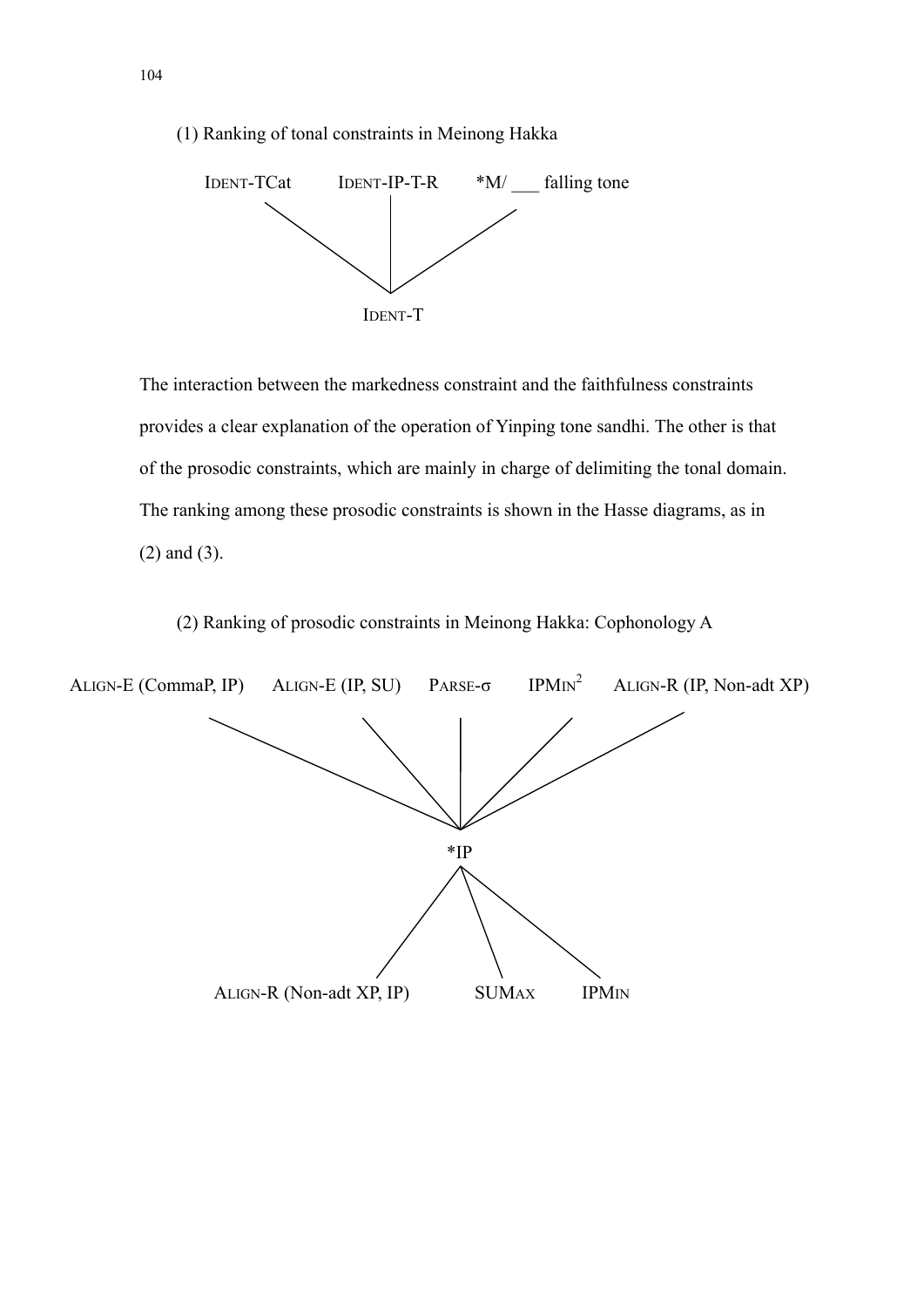



ALIGN-R (Non-adt XP, IP) above \*IP, provides an explanation of the demarcation of<br>the domain of retaining the base tone. In virtue of the re-ranking of \*IP and ALIGN-R<br>(Non-adt XP, IP), the demarcation of the tonal domain The tonal domains of ordinary speech and special constructions are well delimited by means of the interactions among these prosodic constraints. Cophonology A in (2), ranking \*IP above ALIGN-R (Non-adt XP, IP), is responsible for accounting for the delimitation of the domain of undergoing tone sandhi. Cophonology B in (3), ranking the domain of retaining the base tone. In virtue of the re-ranking of \*IP and ALIGN-R (Non-adt XP, IP), the demarcation of the tonal domain of an alternative reading is obtained.

 To conclude, the separation of the constraints, that is, the prosodic and tonal constraints, supports that an intermediate level, prosodic structure, exists between syntax and phonology.

## **5.2 Further Issues**

 With respect to Yinping tone sandhi, there is still room for further research. According to Hsu (1996), Yinping tone sandhi in Miaoli Sixian Hakka is founded on the foot and intonational phrase. She concludes that the intonational phrase is the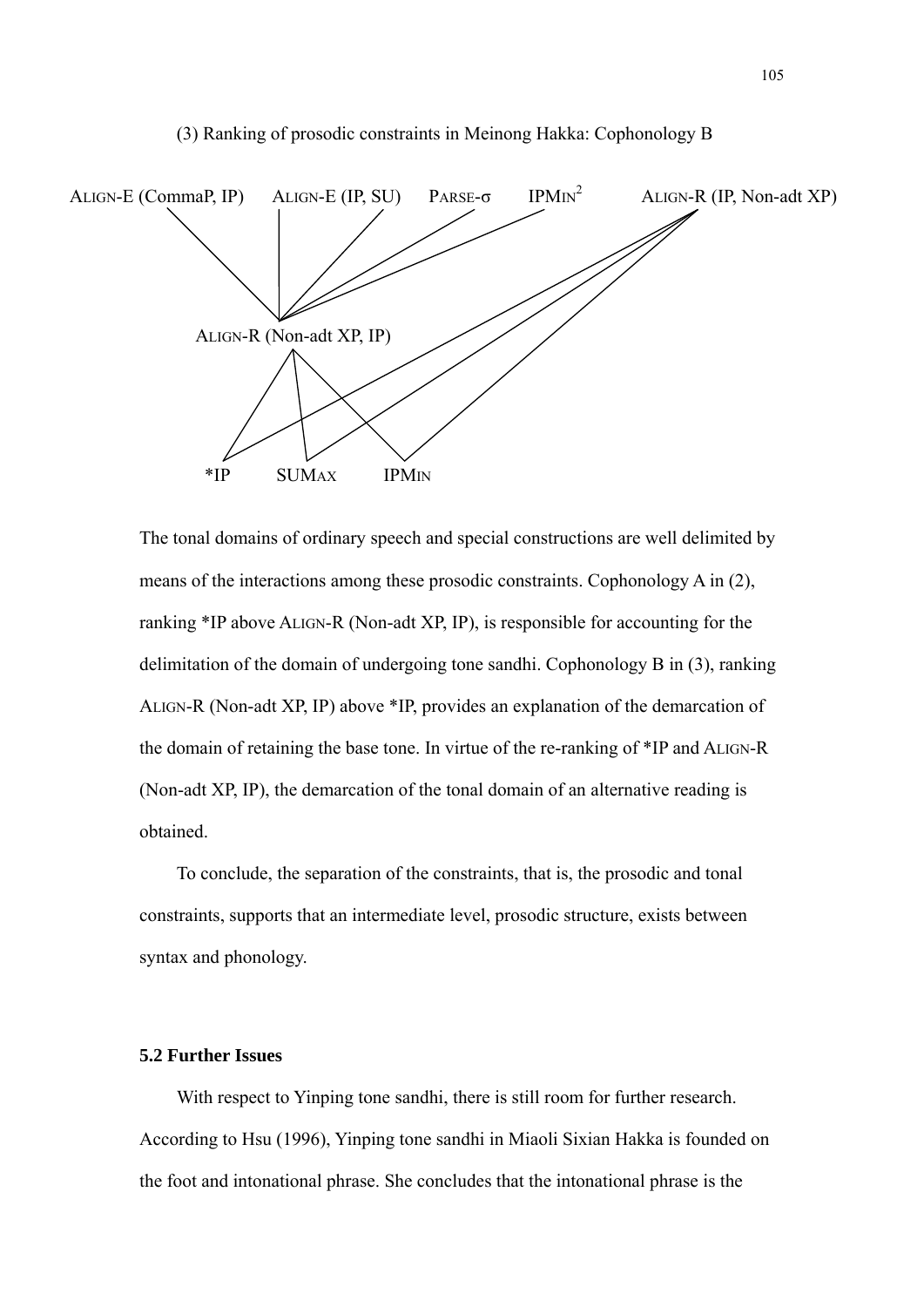primary domain for Yinping tone sandhi. As a branch of Sixian Hakka, the tonal domain in Meinong Hakka is also sensitive to the intonational phrase. In further research, OT can be employed to analyze the two sub-dialects and inspect whether the constraints accounting for tone sandhi in Meinong Hakka are capable of analyzing tone sandhi in Miaoli Hakka. Moreover, idiomatic phrases regarding Yinping tone sandhi in Meinong Hakka may be collected. These metrical readings may shed some further light on the processing of Yinping tone sandhi in Meinong Hakka.

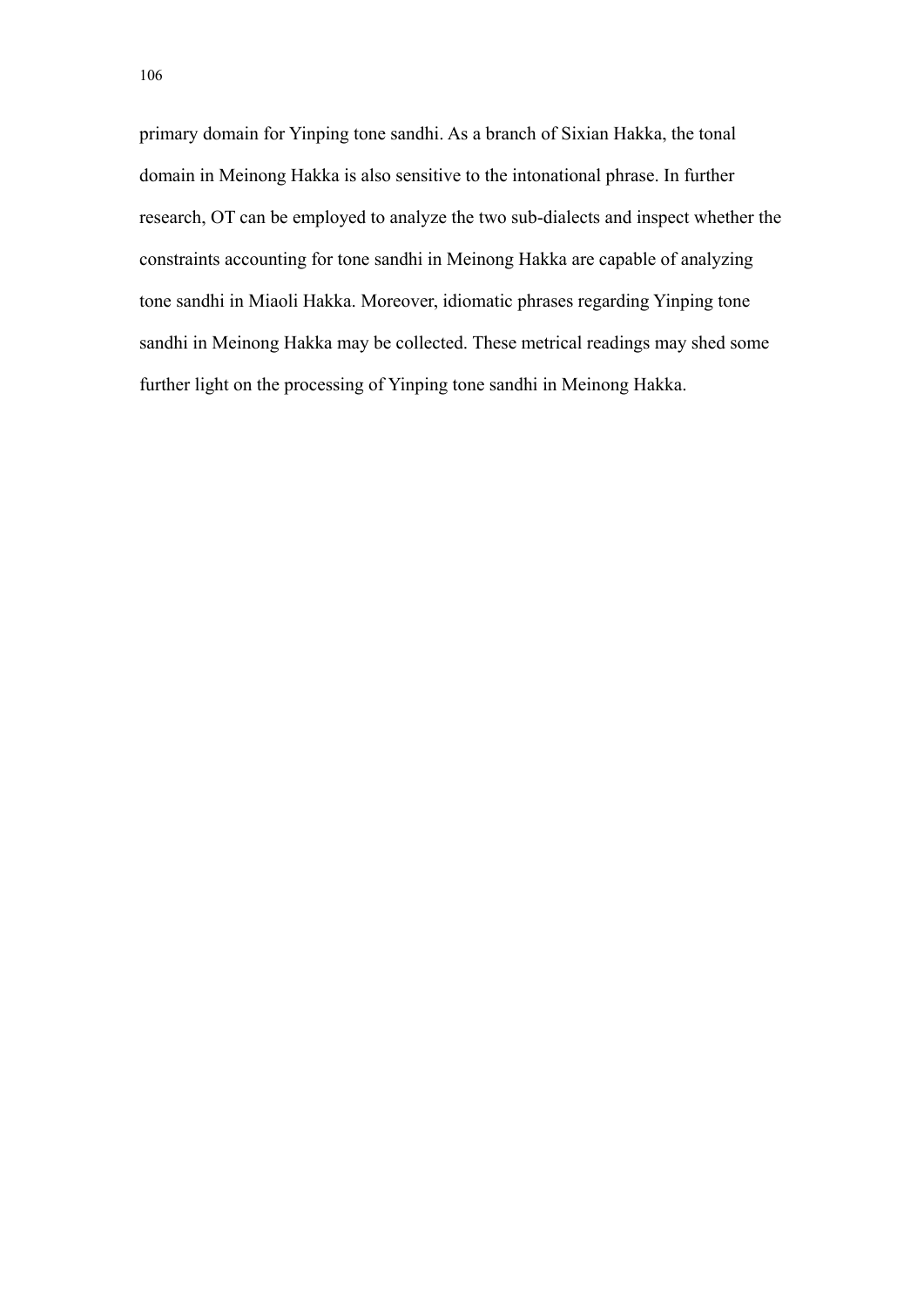## **Bibliography**

## **English References**

- Anttila, Arto. 1997. Deriving Variation from Grammar. In Frans Hinskens, Roeland Van Hout & W. Leo Wetzels (eds.). *Variation, change and phonological theory* (pp. 35-68). Amsterdam: John Benjamins.
- Carnie, Andrew. 2002. *Syntax: A Generative Introduction*. Oxford: Blackwell Publishing.
- iversit<br>030. A An Optimality Theory Approach to I 學 Chang, Tsai-fang. 2002. *An Optimality Theory Approach to Hai-lu Hakka Phononlogy: Tone Sandhi, Glide Formation, and Syllable Contraction*. MA Thesis, National Chengchi University.
- ‧ Chao, Yuenren. 1930. A System of Tone Letters. *Le maitre phonetique* 45:24–27.
- N Chiu, Yun-yi. 2006. *Tone Sandhi in Dongshi Hakka*. MA Thesis. National Chengchi ational Chenger Hakka. MA Thesis. Nat University.

Chomsky, Noam. 1986. *Barrier*. Cambridge: MIT Press.

- Chung, Raung-fu. 1989. *Aspects of Kejia Phonology*. Ph.D. Dissertation, University of Illinois at Urbana-Champaign.
- Clements, George N. 1978. Tone and Syntax in Ewe. In Napoli, Donna Jo (ed.) *Elements of Tone, Stress and Intonation*. 21-99. Washington, D.C.. Georgetown University Press.
- Hsiao, Yuchau E. 1991. *Syntax, Rhythm, and Tone: A Triangular Relationship*. Taipei: Crane Publishing Co.

Hsiao, Yuchau E. 2006. *An Optimality Theory Approach to Tone Sandhi in Dapu*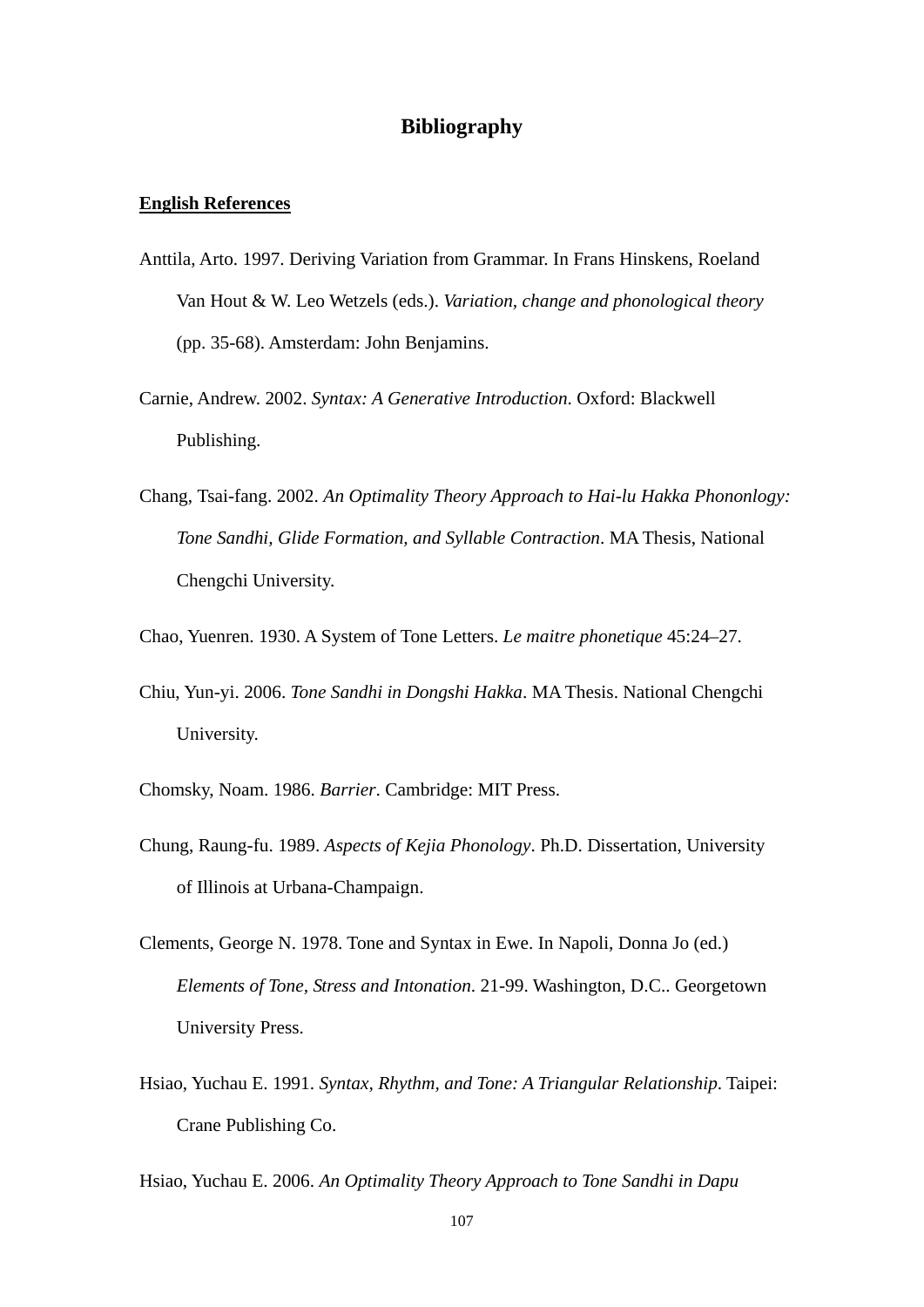*Hakka*. Project Report for National Science Council (NSC-94-2411-H-004-032).

- Hsiao, Yuchau E. 2008. Yinping Tone Sandhi in Two Hakka Dialects. In Yuchau E. Hsiao, Hui-chuan Hsu, Lian-Hee Wee, & Dah-an Ho (eds.). *Interfaces in Chinese Phonology: Festschrift in Honor of Matthew Y. Chen on His 70<sup>th</sup> Birthday* (pp.70-97). Taipei: Institute of Linguistics, Academia Sinica.
- Hsiao, Yuchau E. 2009. *Serial Tone Changes in Adjective Triplication: Evidence from Taiwanese and Hakka*. Paper presented at the 2<sup>nd</sup> Theoretical Phonology Conference. National Chengchi University.
- ar Chengem Chryslery.<br>u, Yun-yi. 2006. Trisyllabic and Tetra 學 Hsiao, Yuchau E. & Chiu, Yun-yi. 2006. Trisyllabic and Tetrasyllabic Tone Sandhi in Dongshi Hakka. *Language and Linguistics* 7.2:455-482.
- Phonology. MA Thesis, National Tsinghua University. <u>na: Ea</u><br>*(In)*<br>96. Ha<br>4A Th ‧ Hsu, Kui-ping. 1996. *Hakka Tone Sandhi: The Interface between Syntax and*
- Hsu, Kui-ping & Hsiao, Yuchau E. 1994. *Hakka Yinping Tone Sandhi From a Syntactic Perspective*. Paper for the Third International Symposium on C<br>Phonology and the Twelfth Annual Conference of the Association of Chi<br>Phonol *Syntactic Perspective*. Paper for the Third International Symposium on Chinese Phonology and the Twelfth Annual Conference of the Association of Chinese Phonology. Hsinchu: National Tsing Hua University.
- Huang, Yao-huang. 2003. *An Acoustic Study on the Hakka Tones*. MA Thesis, National Kaohsiung Normal University.
- Hung, Tony T. N. 1987. *Syntactic and Semantic Aspects of Chinese Tone Sandhi*. Ph.D. Dissertation, University of California at San Diego.
- Inkelas, Sharon & Cheryl Zoll. 2007. Is grammar dependence real? A comparison between cophonological and indexed constraint approaches to morphonologically conditioned phonology. *Linguistics* 45(1): 133-171.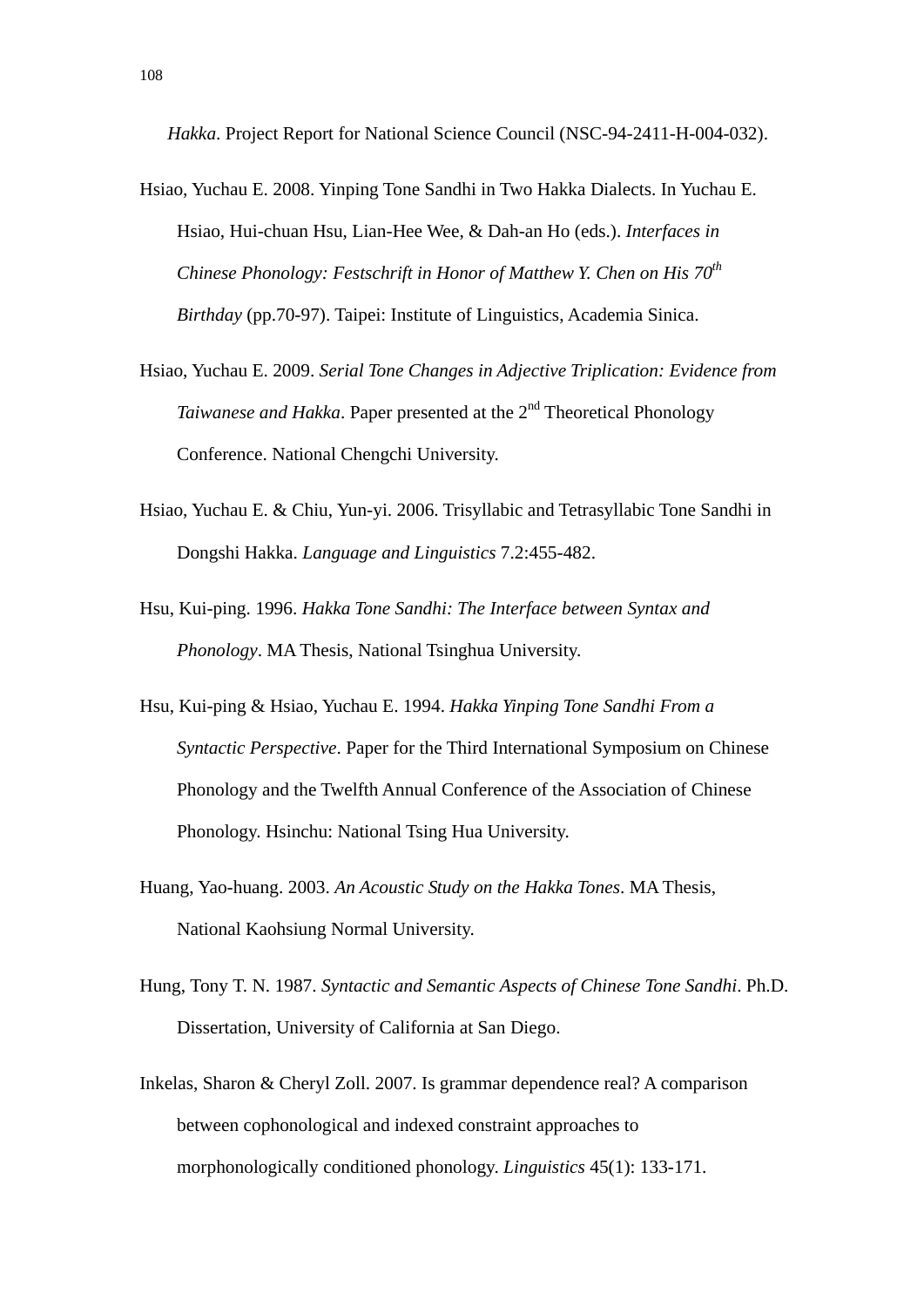Kager, René. 1999. *Optimality Theory*. Cambridge: Cambridge University Press.

- Kaisse, Ellen. 1985. *Connected Speech : The Interaction of Syntax and Phonology*. London: Academic Press.
- Lin, Hui-shan. 2001. Constraint Reranking and Mandarin Tone Sandhi. *Proceedings of the 7th International and 19th National Conferences on Chinese Phonology*: 424-441. National Chengchi University, Taipei, Taiwan.
- Preservation. Ph.D. Dissertation, National Tsing Hua University.<br>Lin, Hui-shan. 2005. Prosodic correspondence in Tone Sandhi. *UST Working Papers* Lin, Hui-shan. 2004. *Directionality in Tone Sandhi and the Effect of Identity Preservation*. Ph.D. Dissertation, National Tsing Hua University.
- 學 *in Linguistics* 1:229-265.
- in Linguistics 1:229-265.<br>
Hui-shan. 2011. Sequential and Tonal Markedness<br>
Sandhi. *Language and Linguistics* 12.2:313-357. ‧ Lin, Hui-shan. 2011. Sequential and Tonal Markedness in Dongshi Hakka Tone

N

- 108. Doing Optimality Theory: Applying Theory<br>ishing.<br>Alan Prince. 1993. Generalized Alignment. In C McCarthy, John J. 2008. *Doing Optimality Theory: Applying Theory to Data.* Oxford: Blackwell Publishing.
- McCarthy, John J. & Alan Prince. 1993. Generalized Alignment. In G. Booij and J. Van Marle (eds.). *Yearbook of Morphology* (pp.79-153). Dordrecht: Kluwer.
- Nespor, Marina., & Irene, Vogel. 1986. *Prosodic Phonology*. Dordrecht: Foris Publications.
- Orgun, Cemil Orhan. 1996. *Sign-based Morphology and Phonology: With Special Attention to Optimality Theory*. Ph. D. Dissertation, University of California Berkeley.

Prince, Alan & Paul Smolensky. 1993/2004. *Optimality Theory: Constraint*